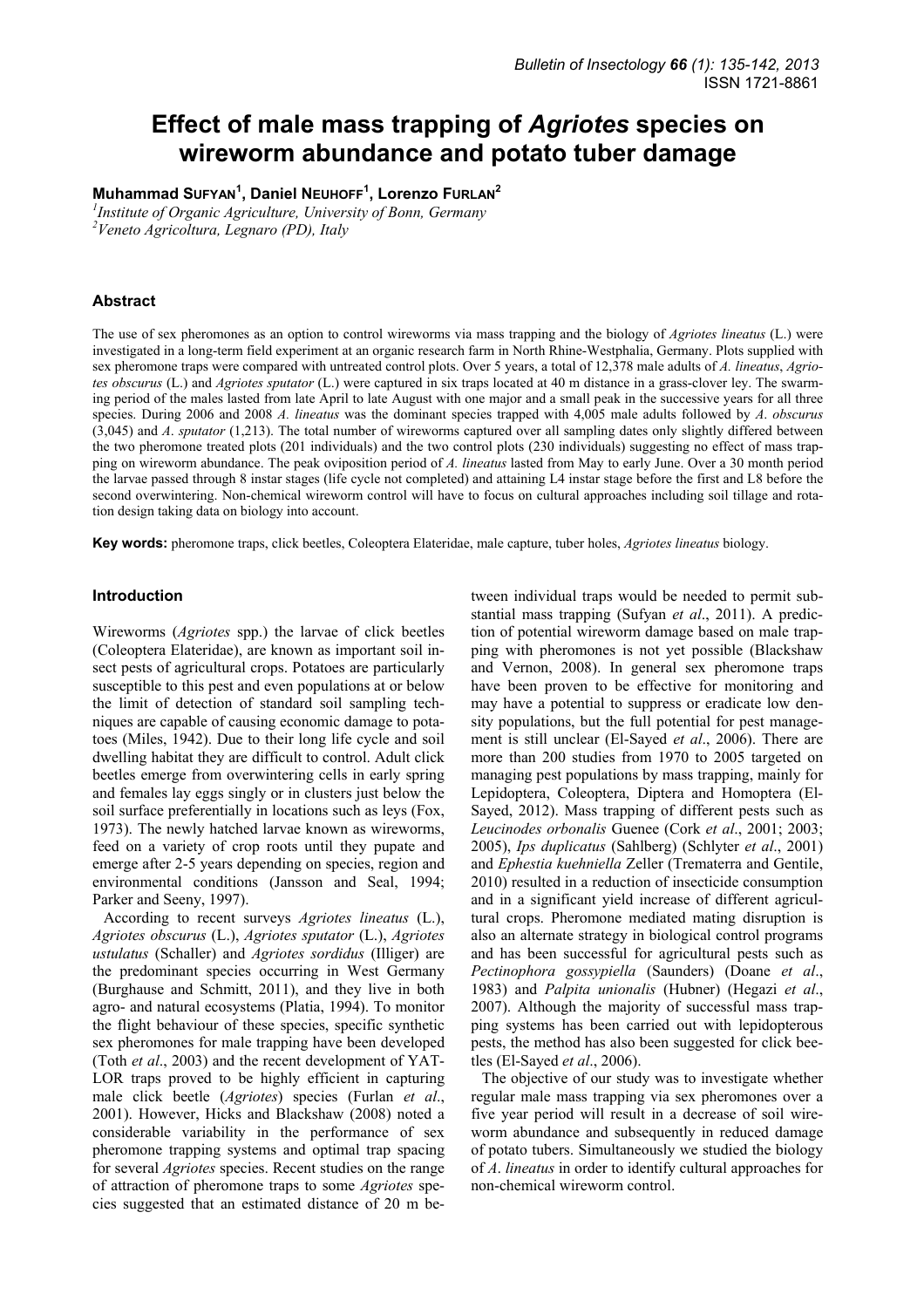# **Materials and methods**

#### Location

The study was conducted at the organic research farm 'Wiesengut' of the University of Bonn in Hennef from 2004 to 2010 in a grass-clover ley (sown in 2003 and ploughed in 2009) known to be a favourable breeding habitat for adult click beetles (Parker and Seeny, 1997). The mixed farm with suckler cows is characterized by slightly acid alluvial soils with a loamy texture. The regional climate in the Rhineland area is mild with an annual average temperature of 10.3 °C providing on average some 850 mm of rain per year. For our study mean monthly temperature (figure 1) and precipitation (table 1) during April, May, June, July and August were recorded on the farm. In addition we calculated the sum of temperature above 0 °C from the beginning of year to the first flight peak of three *Agriotes* species for the experimental years 2006-2008 (table 2).

# Experimental design and trap installation

Four equal-sized plots each one measuring  $20 \times 30$  m  $= 600$  m<sup>2</sup> were selected in the grass-clover ley following a pair-wise arrangement (figure 2). On the Northern side two plots were supplied with YATLOR pheromone traps at a distance of 40 m. On the Southern part of the ley two control plots without pheromone traps were established at a distance of 65 m to the pheromone traps. Single pheromone traps for the three target species (*A*. *lineatus*, *A*. *obscurus* and *A. sputator*) were placed randomly in the centre of the plot at a distance of one meter. The YATLOR traps in use were made of plastic in an Italian laboratory and proved to be suitable for catching both flying and crawling species all along the season (Oleschenko *et al*., 1987; Kudryavtsev *et al*., 1993). Pheromones were delivered by Csalomon (Plant Protection Institute, HAS, Budapest, Hungary) and comprised a mixture of geranyl octanoate and geranyl butanoate in a 9:1 ratio for *A*. *lineatus*, geranyl hexanoate, geranyl octanoate in a 1:1 ratio for *A*. *obscurus* and only geranyl butanoate for *A. sputator* (Toth *et al*., 2003). The traps were deployed in early April and sampling continued at approximately one-week intervals until August of each experimental year. Pheromone lures were replaced in intervals of 4-6 weeks. The trapped beetles were removed weekly and stored at −20 °C for killing. Dead male beetles were counted and after 2006 identified on the basis of pronotum and elytral characteristics. Weekly countings were related to captures per day.

# Soil sampling and wireworm extraction procedure

Soil cores were taken in all plots once in 2004, three times in 2006 and twice from 2007 to 2009, either in spring (May) or in autumn (September or late October). Sampling dates were selected to coincide with the presumed feeding periods of the larvae, which tend to move to deeper soil layers with increasing soil drought or extreme temperatures (Staley *et al*., 2007). Up to forty cores per plot and assessment date (minimum 20) were sampled using a 13 cm diameter soil corer (26 cm depth) in a W-pattern excluding the outer 3 meter of each plot side. All samples were initially hand-sorted for the presence of wireworms and collected individuals were counted and identified. Once hand-sorted, samples were placed in tullgren funnels (26 cm in diameter) provided with a 0.5 cm mesh and collecting vials at the bottom. The soil cores were dried for 4 to 8 weeks in a sheltered place to extract the remaining specimens.

#### Damage assessment in potatoes

In early spring 2009, i.e. five years after regular removal of all male click beetles, the grass-clover ley was inverted by ploughing. Hence potatoes cv. *Belana* was planted (4 tubers per  $m<sup>2</sup>$ ) on 15 April 2009 and managed according to the farm standards. Prior to the final harvest (potato harvester) from every plot two rows each one measuring a length of 5 m were harvested by hand. From each row, samples of 100 graded tubers (marketable size) were randomly taken, washed and assessed for wireworm damage using a rating from 0 to 3 corresponding to 0, 1-2, 3-5 and  $>5$  holes per tuber.



**Figure 1.** Mean temperature pattern from April to August during the swarming period of *Agriotes* species (*A. lineatus*, *A. obscurus* and *A. sputator*) in experimental years 2006-2008.

Table 1. Sum of monthly rain (mm) during the main activity period of *Agriotes* species from April to August during 2004-2008.

|        | 2004 | 2005 | 2006 | 2007 | 2008 |
|--------|------|------|------|------|------|
| April  | 56   | 95   | 60   | 0    | 71   |
| May    | 87   | 81   | 123  | 125  | 20   |
| June   | 80   | 25   | 55   | 110  | 115  |
| July   | 113  | 201  | 35   | 98   | 96   |
| August | 179  | 100  | 120  | 139  | 53   |
| Total  | 515  | 502  | 393  | 472  | 355  |
|        |      |      |      |      |      |

Table 2. Sum of temperature (°C) from the beginning of year to the first flight peak of three *Agriotes* species (*A. lineatus*, *A. obscurus* and *A. sputator*) during 2006-2008.

| <b>Species</b> | 2006 | 2007 | 2008 |
|----------------|------|------|------|
| A. lineatus    | 691  | 1024 | 905  |
| A. obscurus    | 691  | 952  | 905  |
| A. sputator    | 1861 | 1665 | 838  |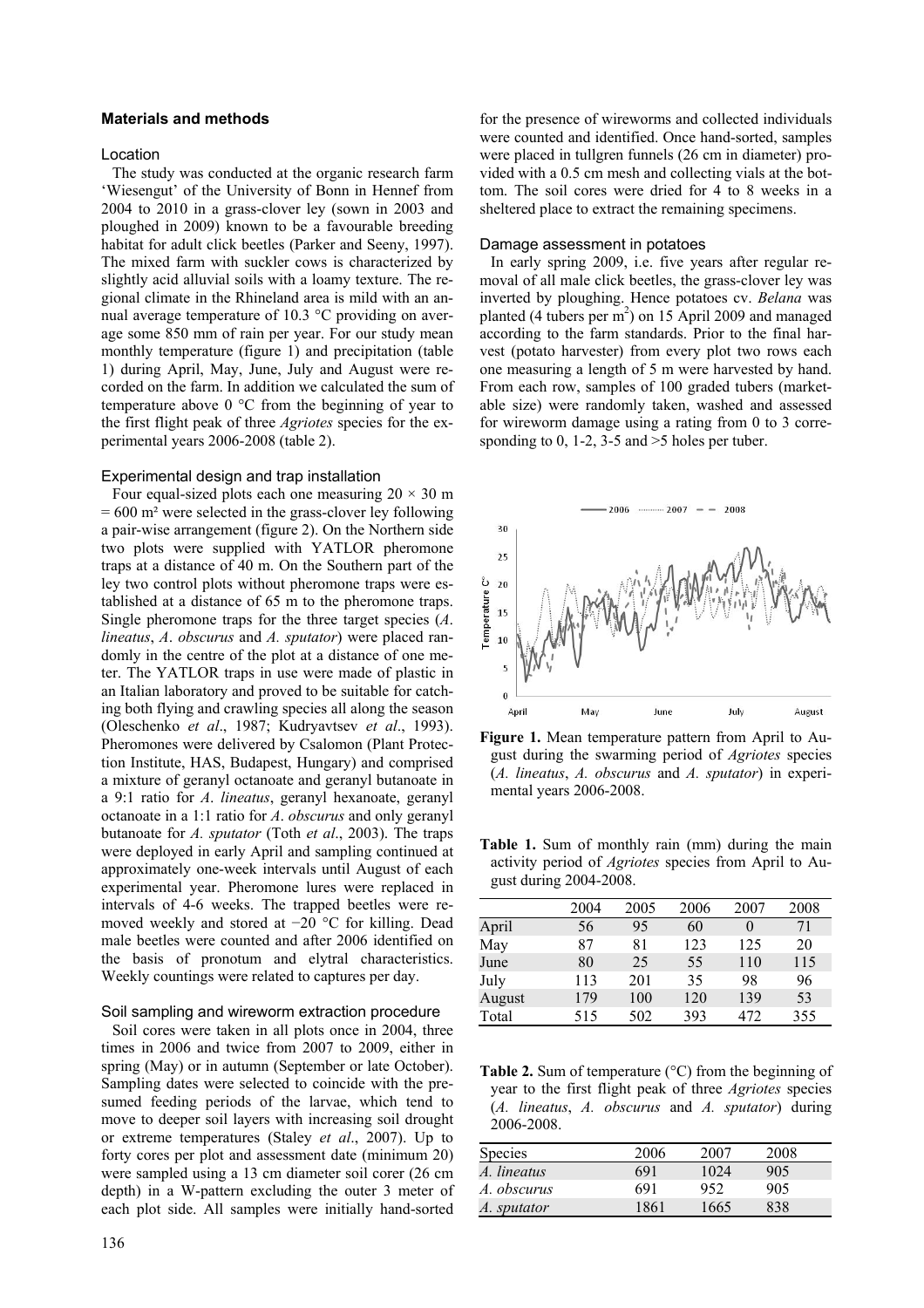

**Figure 2.** Experimental design of the trial (2004-2009) on grass-clover ley, Wiesengut experimental station, field 1, Trap  $1 = A$ . *lineatus*, Trap  $2 = A$ . *obscurus* and Trap  $3 = A$ . *sputator*.

# Biological study of *A. lineatus* in semi-natural conditions

A wooden rearing cage (size:  $1 \text{ m}^2$ ; depth  $1 \text{ m}$ ) was established at the border of an open field for the life-cycle study of *A. lineatus* from 2008 to 2010. The rearing cage was closed with netted walls (1-2 mm mesh) and a top (1 m²) that allowed ventilation and rain to infiltrate. The cage was filled with a soil/sand mixture (1:1) excluding larvae of *A*. *lineatus.* Crops were grown according to the local cropping system with maize, grassclover, and wheat. During periods of low rainfall, the rearing cage was irrigated (10 mm) at least once per week to maintain a suitable soil moisture level in the upper part of the soil.

# Adult collection and introduction into the rearing cage

*A. lineatus* adults (males and females) were collected by placing out forage traps  $(2\times 2 \text{ m} \text{ plastic nets})$  on bare soil known to be infested with *A*. *lineatus*. The plastic sheets were covered with fresh forage of *Lolium* and/or other grasses and red-clover (*Trifolium pratense* L.) and were inspected at least twice per week along with forage replacement. Adult beetles gathered below the forage on the sheets were regularly collected and sexed. From early April to mid-May groups (50-100) of collected adult males and females of *A*. *lineatus* (1:1 ratio) were repeatedly released into the cage (in total 350-400 adults).

#### Larval development

Soil sampling in the cage started from June 2008 onwards. Two soil cores (6 cm diameter  $\times$  25 cm deep) were taken twice per month and hand-sorted within 1-2 hours after collection. Hand-sorting of soil samples, although very time consuming, is still regarded to be the most accurate larval extraction method (Gange *et al*., 1991; Penev, 1992). The head-width of all collected lar-

vae was measured and recorded at each assessment date. The whole soil core material including larvae were returned to the cage after each assessment. To avoid crop disturbance and killing of the young larvae during collection soil samples were replaced by bait traps (Chabert and Blot, 1992) from July 2008. Bait traps comprised of a plastic pot (10 cm in diameter) with holes drilled at the bottom filled with vermiculite, 30 ml of wheat seeds and 30 ml of corn seeds. Generally corn/wheat bait traps have been considered equally or more effective than soil cores for estimating wireworm populations (Parker, 1996; Simmons *et al*., 1998). Traps inspections were done every 15 days with concurrent replacement of trap material. Traps were checked by hand-sorting and detected wireworms were counted, identified and measured using DISKUS software microscopic system (www.hilgers.com) and finally returned to the cage. The larvae were assigned to the corresponding instars based on the head measurements (Klausnitzer, 1994).

#### Statistical analysis

Data were evaluated through analysis of variance by using SAS (version 9.1, SAS Institute, Cary, NC, USA). Comparisons of means were calculated with Tukey's test ( $\alpha \le 0.05$ ). Data on beetle flight behaviour were calculated on the basis of beetle captures per day.

## **Results**

#### Pheromone trap catches

From 2004 to 2008 in an area of  $1,200 \text{ m}^2$  a total of 12,378 male adults of *A*. *lineatus*, *A*. *obscurus* and *A. sputator* were captured by using YATLOR sex pheromone traps. The highest catches were made in 2007 (3,075 beetles) followed by 2008 (2,986 beetles). In 2005 trap catches of male adults were lowest with 1,743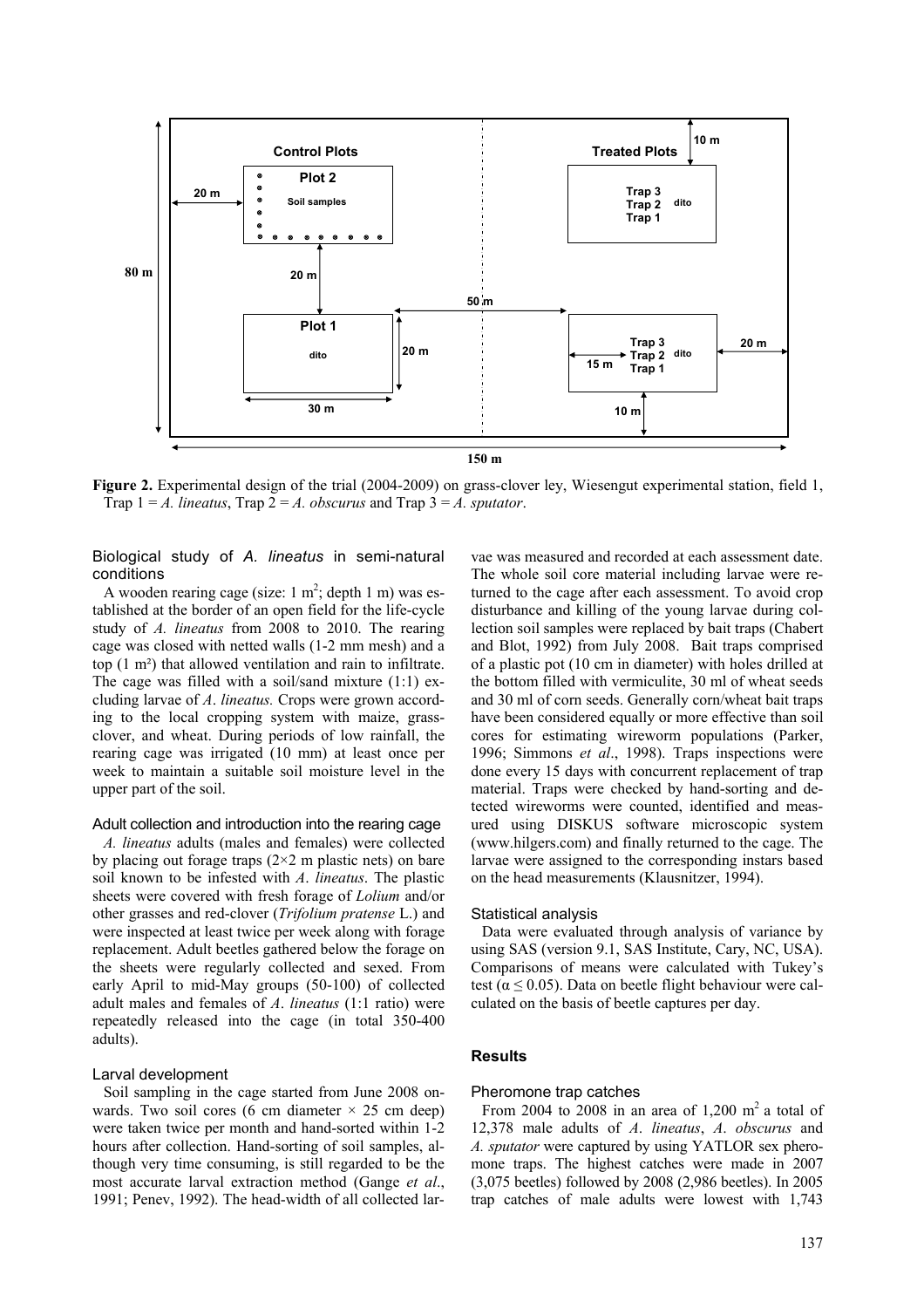

**Figure 3.** Catches of male adults of *A. lineatus*, *A. obscurus* and *A. sputator* species in six pheromone traps (2 per species) over the period 2004-2008, species identification since 2006.

individuals captured (figure 3). Species identification started in 2006 and the dominant species captured on average of three years were *A. lineatus* (48%) and *A*. *obscurus* (37%), while trap captures of *A*. *sputator* from 2006 to 2008 were considerably lower with a share of 15%. In 2006 *A*. *lineatus* was dominant with 1,236 specimens (56%) followed by *A*. *obscurus* (892) (41%) and *A. sputator* (74) (3%). In 2007 again the leading trapped species was *A*. *lineatus* with 2,161 (70%) outcompeting *A*. *obscurus* (549) (18%) and *A. sputator* with 365 specimens (12%). Contrarily, in 2008 *A*. *obscurus* was the most captured species (1,604) (54%) outcompeting *A. lineatus* (608) (20%) and *A. sputator*  $(774)$   $(26%)$  respectively.

## Flight pattern

Pheromone traps proved to be highly selective to distinguish between the species, with some sporadic catches of cross attractions due to the presence of common pheromone components in some species. Untargeted species (spiders, earwigs and Carabidae) captures were less than 1%.

The flight peaks of *A. lineatus* differed between the years. In 2006 the active period of male swarming lasted from the beginning of May to the middle of August with one main peak (153 specimens/day) in mid May and one weaker peak (36 specimens/day) in the middle of June respectively (figure 4). In 2007 the first flight peak was earlier (end of April) when 154 males were captured per day and a second weaker peak following in the beginning of June (48 males captured per day). In contrast to the preceding years *A*. *lineatus* captures in 2008 were relatively more uniform throughout the swarming period.

*A. obscurus* showed a comparable flight pattern to *A*. *lineatus* during the swarming period. The flight peaks noted in 2006 were in the second and third week of May with 68 and 38 adults trapped per day respectively (figure 5). In 2007 the first peak was about two weeks earlier compared with 2006. A second peak followed in the middle of June, with a steady decrease of the daily captures until the end of August. A similar flight pattern of one major (54 beetles per day) and one smaller peak (34 per day) was noted in 2008 during the middle of May and end of June.

The flight pattern of *A*. *sputator* showed a greater variation between the years. The first catches in 2006 were recorded in early July with a peak capture of only 8 beetles per day. In 2007 the swarming period lasted from early April to late August with one main peak (30 beetles per day) and a weaker peak (11 per day) in early and mid June respectively. Flight peaks in 2008 were detected in the beginning of May. Again the weekly captures decreased to the middle of August (figure 6).

#### Wireworm captures and tuber damage

In total 431 wireworms of all instar stages, exclusively *Agriotes* species were captured in the four experimental plots over all sampling dates. The total number of wireworms captured over all sampling dates only slightly differed between pheromone treated (201 individuals) and control plots (230 individuals). At the beginning of the experiment (2004) the total number of wireworms captured was 0.58 per soil core in the treated and 0.31 in the untreated plots respectively (not significant). At two



**Figure 4.** Flight peaks of *A. lineatus* captured in two pheromone traps over the period 2006-2008.



**Figure 5.** Flight peaks of *A. obscurus* captured in two pheromone traps over the period 2006-2008. Drawn from Sufyan *et al*., submitted to Journal of Applied Entomology.



**Figure 6.** Flight peaks of *A. sputator* captured in two pheromone traps over the period 2006-2008.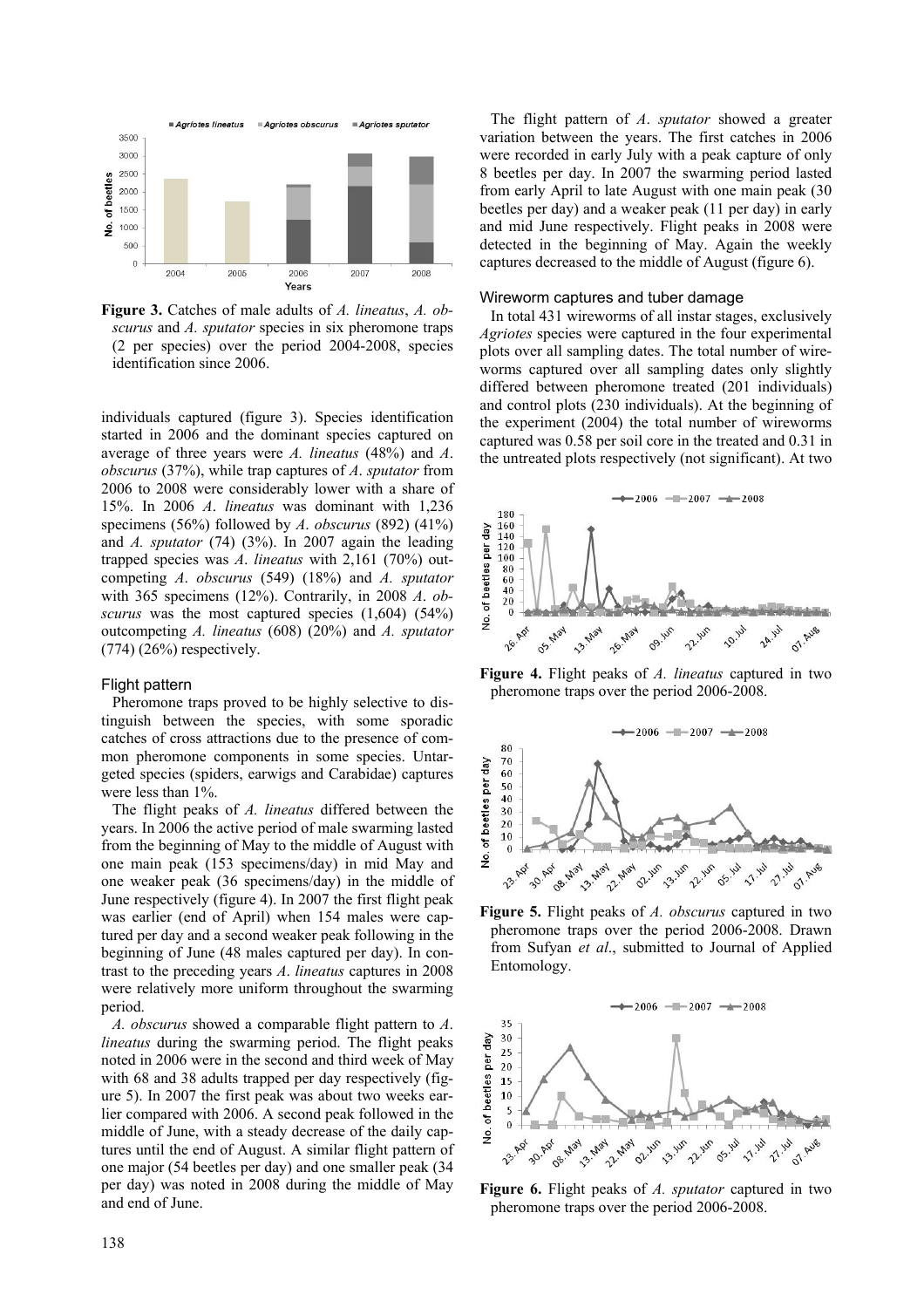out of nine sampling dates (May 2006 and Oct 2006), the number of wireworms per soil core was significantly lower in pheromone treated compared with control plots, the highest difference occurring in October 2006 with 0.26 compared with 0.88 wireworms per soil core (figure 7). At all other sampling dates no differences in soil wireworm abundance were noted between the treatments. The development of soil wireworm abundance over time did not follow any consistent pattern. The larval population showed a pernicious ubiquitous distribution in the treated and untreated plots with overlapping generations of all three captured species during the study.

A final assessment of wireworm holes in potatoes grown in 2009 after a five years removal of male click beetles via pheromone traps did not show any difference to the control. The extent of potato crop damage (1-2 holes per tuber) varied from 36 to 32% in treated and untreated plots respectively (figure 8). The percentage of tubers with no holes tended to be higher in control (48%) compared with 28% in the treated plots. Similarly the percentage of tuber damage with 3-5 and more holes per tuber was not affected by the treatments.

## Life cycle of *A. lineatus* in rearing cage Eggs

The first eggs of *A. lineatus* in the rearing cage were observed in late April 2008. Females started egg laying 15-20 days after the introduction of adults into the rearing cage. Peak oviposition occurred between May and early June. The eggs were creamy white to grey brown, and were laid singly or in clusters. Most of the eggs were oviposited in the upper 3-4 cm of the soil and some eggs were laid immediately on the soil surface provided that soil was covered with sward.

## Larval population density

In total 287 larvae were collected and assessed by soil sampling and bait traps from 2008 to 2010. The majority of the population (256 larvae) was recorded in the second year (2009). There were very low numbers of larvae trapped by soil sampling and bait traps during the first year (15 wireworms) and third year (16 wireworms) of development (table 3). The maximum number of larvae was captured in October 2009 with 91 individuals of L5 to L8 followed by 43 wireworms of the same instar stages in November 2009.

#### Larval development

In total 8 larval instars for *A. lineatus* were recorded during the 30 months assessment period (cycle not completed) under semi-natural conditions (figure 9). The larvae reached the L4 instar stage with an average length of 8 mm before their first overwintering. Larval development continued in May of the following year. The variability of the larval length of the same instars and the high diversity of occurring instars was noticeable at every single assessment date. Larval stages overlapped at most of the assessment dates with a maximum range of overlap up to 4 instars, while monthly overlap was up to 5 instar stages (figure 9). The highest instar stage ever noted (L8) was recorded in autumn 2009 dur-



**Figure 7.** Number of wireworms (*A*. *lineatus*, *A. obscurus* and *A. sputator*) detected per soil core from 2004- 2009 in pheromone treated versus untreated plots, Tukey's test ( $\alpha$  = 0.05).



**Figure 8.** Mean percentage of damaged tubers in pheromone treated and untreated plots with different wireworm holes in 2009, the means of the treatments are not significantly different ( $\alpha$  = 0.05).

ing the second year of development. Larvae from the L5 to L8 instar stage entered into a second overwintering and exceeded 18 mm length. Larval stages assessed during the third year were similar to those in the second.

#### **Discussion**

The main objective of the present long-term study was to assess, whether regular male mass trapping of three key *Agriotes* species over five years results in a decrease of soil wireworm abundance and a subsequent reduction of damages in potatoes. This approach has been proposed by El-Sayed *et al*. (2006), but has never been tested for click beetles under field conditions. While male mass trapping turned out to be successful, no effect on the subsequent soil wireworm population could be observed. Possible explanations of our observations require a closer analysis of click beetle biology and the environmental conditions of the experiment.

#### Male trapping

We captured click beetle males of three *Agriotes* species for five consecutive years and trapped in total over twelve thousand specimens in an area of  $1200 \text{ m}^2$ . Recent findings on the range of attraction of pheromone traps for *A. lineatus* and *A. obscurus* have shown that up to a distance of 15 m from the traps at least 50% of the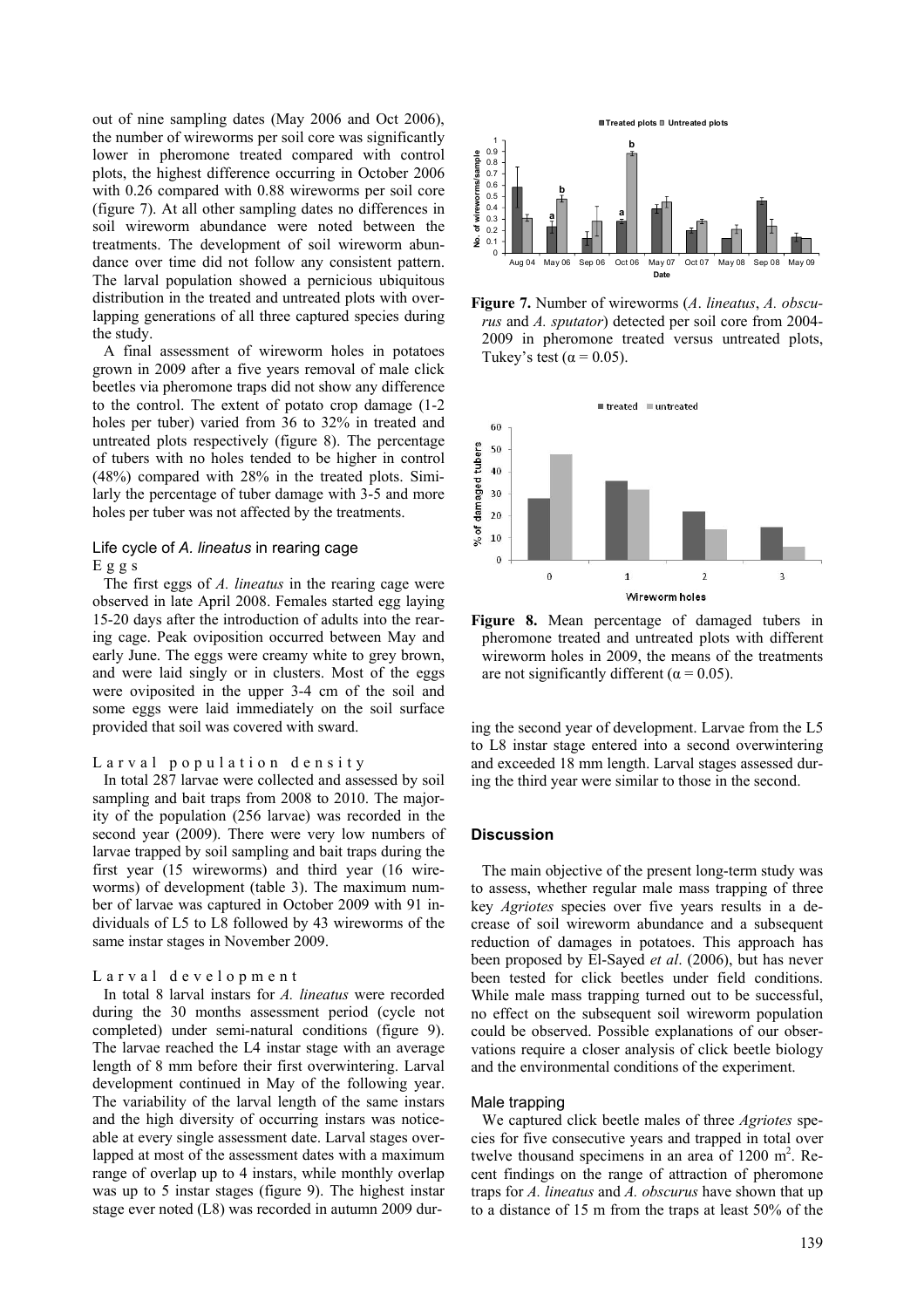|                  | Total            |    |    |    |    | Percentage of total larvae per instar |    |    |    | Heat sum $> 9 °C$ |       |
|------------------|------------------|----|----|----|----|---------------------------------------|----|----|----|-------------------|-------|
|                  | larvae           |    | 2  | 3  | 4  | 5                                     | 6  |    | 8  | Soil              | Total |
| <b>June 2008</b> | $\boldsymbol{0}$ |    |    |    |    |                                       |    |    |    | $\ast$            |       |
| July             | $\overline{4}$   | 75 | 25 |    |    |                                       |    |    |    | $\star$           |       |
| August           | $\boldsymbol{0}$ |    |    |    |    |                                       |    |    |    | $\ast$            |       |
| September        | 5                |    | 20 | 80 |    |                                       |    |    |    | $\ast$            |       |
| October          | 6                |    |    | 50 | 50 |                                       |    |    |    | $\ast$            |       |
| May 2009         | 14               |    |    | 57 | 36 |                                       | 7  |    |    | 186               | 186   |
| June             | 28               |    |    | 21 | 18 | 43                                    | 18 |    |    | 237               | 423   |
| July             | 14               |    |    | 7  | 29 | 14                                    | 36 | 14 |    | 321               | 744   |
| August           | 31               |    |    |    |    | 13                                    | 45 | 42 |    | 337               | 1081  |
| September        | 35               |    |    |    | 3  | 14                                    | 23 | 51 | 9  | 224               | 1305  |
| October          | 91               |    |    |    |    | $\overline{2}$                        | 24 | 54 | 20 | 98                | 1403  |
| November         | 43               |    |    |    |    | 2                                     | 30 | 58 | 10 | 25                | 1428  |
| May 2010         | $\boldsymbol{0}$ |    |    |    |    |                                       |    |    |    | 95                | 1523  |
| June             | 6                |    |    |    |    | 33                                    | 17 | 50 |    | 204               | 1727  |
| July             | $\boldsymbol{0}$ |    |    |    |    |                                       |    |    |    | 308               | 2035  |
| August           | 6                |    |    |    |    | 17                                    | 17 | 66 |    | 261               | 2296  |
| September        | 4                |    |    |    |    |                                       | 25 | 75 |    | 183               | 2479  |
| October          | $\boldsymbol{0}$ |    |    |    |    |                                       |    |    |    | 73                | 2552  |

**Table 3.** *A. lineatus* larval development in a rearing cage from 2008-2010. Data are sum of two bait traps in one cage.

\* Soil temperature data not available.



**Figure 9.** Development of larval instars from *A*. *lineatus* over a 30 months period under semi-natural conditions in rearing cage in the field. Bars represent the mean larval stage at the end of each month, while error bars represents minimum and maximum instar stage with median values.

males have been trapped within one month, most of them already during the first days (Sufyan *et al*., 2011). Given the experimental design with maximum distances within a plot of 15 m to the traps and the high number of total captures it is assumed that a considerable proportion of the males have been trapped. Also, maximum sampling ranges, i.e. the distance from which a pheromone trap is able to attract males, for *A. lineatus* 43 m after 15 days (Hicks and Blackshaw, 2008) and 54 m after 12 days (Sufyan *et al*., 2011) suggest that the control plots were properly arranged (65 m) in our experiment.

The annual variation of male captures suggests a gradual increase in the number of trapped beetles (*A. linea-* til the last assessment year (2008). A similar increase of pheromone male captures of *A*. *ustulatus* and *Agriotes rufipalpis* Brulle was noted in long-term experiments in Hungary, where 533 beetles were trapped in the first year and 5,349 beetles two years later (Toth *et al*., 2001). Likewise Karabatsas *et al*. (2001) observed a gradual increase of the *A*. *rufipalpis* population from 285 to 6,722 beetles during a four year monitoring in Greece. Similarly Milonas *et al*. (2010) using a different trap and experimental design, reported trap captures of more than 13,000 in two years for *A*. *rufipalpis* in Greece. Male trapping efficacy can be affected by the type and quantity of dispensers used in the experiments (Vernon and Toth, 2007; Milonas *et al*., 2010). The increased tendency of male trapping over time in the present study may either be due to the immigration of gravid females into the pheromone-treated areas or to the migration of males. Recent experiments of Schallhart *et al*. (2009) have shown that the natural dispersal of males of *A. obscurus* may exceed 80 m, suggesting a possible hazardous migration of the males towards the pheromone traps. Also, it remains unclear, whether the trap captures accurately reflect the true population of the area (Trematerra and Gentile, 2010). Similar to our approach, Stelinski and Gut (2009) and

*tus*, *A. obscurus* and *A. sputator*) from 2005 onward un-

Vickers (1997) studied mating disruption of moth pests of important fruits including *Argyrotaenia velutinana* (Walker), *Pandemis pyrusana* Kearfott and *Cydia pomonella* (L.). In these two studies the reproductive potential of codling moth was adversely affected with reductions in both fecundity and fertility by delays in mating.

## Flight behaviour

Monitoring *Agriotes* species (*A*. *lineatus*, *A*. *obscurus* and *A*. *sputator*) with species-specific pheromones gave a good indication of presence and peaks of these popu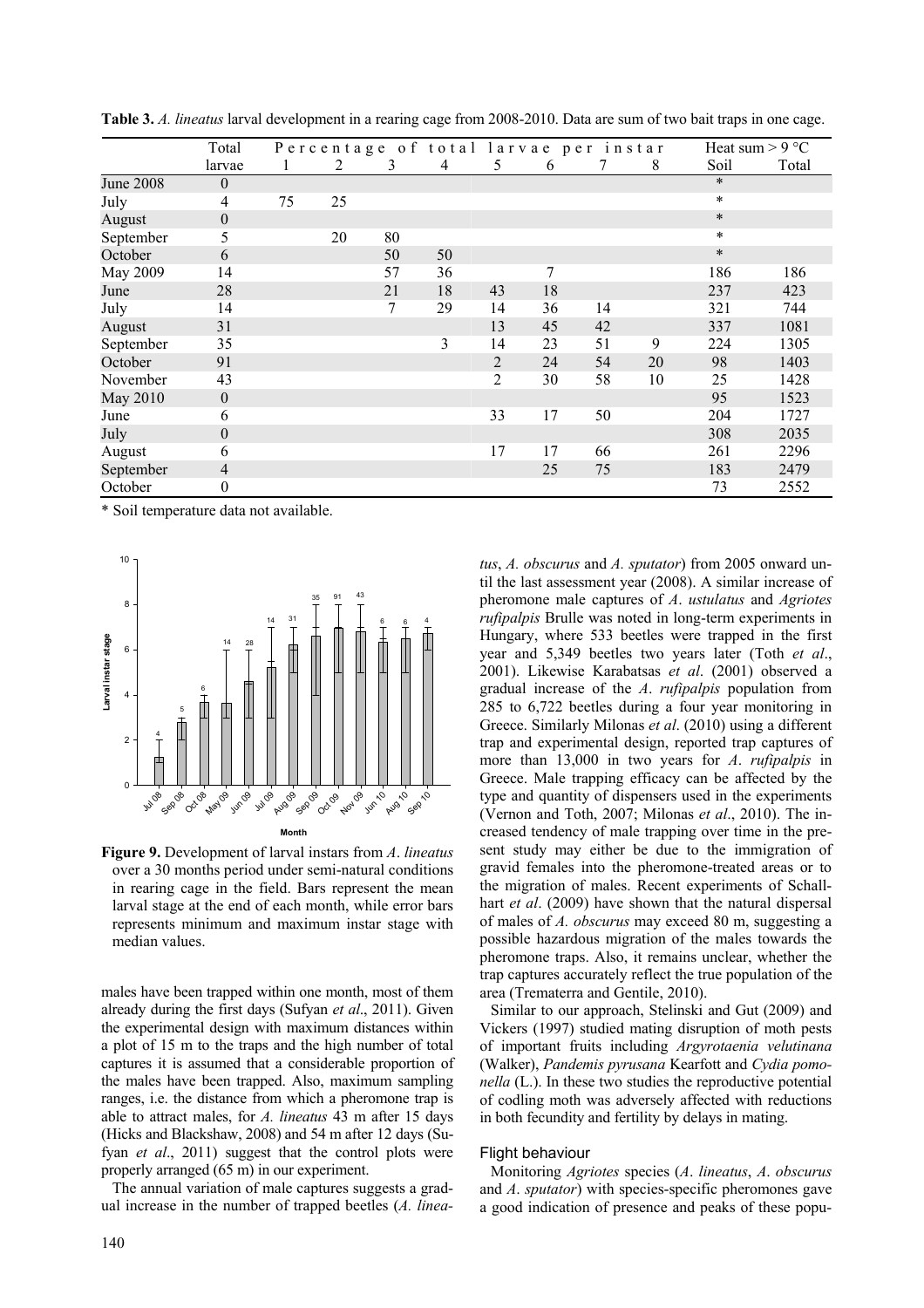lations in the present study and by Ester *et al*. (2001). In our study the maximum flight peak reached 154 beetles per day in two traps for *A*. *lineatus* and 86 beetles per day in two traps for *A. obscurus*. These values are comparable with those reported by Gomboc *et al*. (2001) with flight peaks of 150 adults of *A*. *lineatus* and 45 of *A. obscurus* in Slovenia. Karabatsas *et al*. (2001) in contrast captured a much higher number (>1000 males) of *A*. *rufipalpis* already in early April in Greece.

The development of insects is strongly affected by weather conditions (Zaslavski, 1988) and it is suggested that climate change has the potential to affect future population dynamics and intensity in agricultural systems (Strand, 2000; Bommarco, 2001). Interestingly in our study no clear relationship between the sum of temperature and the first flight peak could be observed. The available data include only a period of 3 years, which may be a too short period to evaluate to what extent the temperature affect flight behaviour. However, during this short period study there were some fluctuations noted in trap catches as well as temperature. There were no indications that weather conditions (temperature and rain) have a decisive effect on the size of trap catches. In 2006 the first flight peak of *A*. *lineatus* and *A. obscurus* was observed after a sum of 691 °C temperature (above  $0^{\circ}$ C from the beginning of year), while the values for *A*. *sputator* (1861 °C temperature) were much higher (table 2). In 2007 the corresponding values for the temperature sum tended to be higher for *A*. *lineatus* and *A. obscurus* but were slightly lower for *A*. *sputator*. In 2008 all three species attained their first flight peak at a temperature sum of around 900 °C.

#### Wireworm abundance

Given the high number of captured males it can be assumed that a majority of the males in the sampling area has been trapped. However, male mass trapping over five years did not result in a decrease of the wireworm population in the soil. The missing effect of male mass trapping on wireworm abundance may either be due to the click beetles mating and moving behaviour or the immigration of gravid females. It is likely that the males already mated before being captured. The overall wireworm injuries of potatoes in our study were high, since less than 50% of the tubers were not affected by wireworm holes. Consequently the development of efficient control strategies against wireworms in organic potato production is urgently needed.

#### Biology of *A. lineatus*

In our study we monitored the development of *A. lineatus* in a rearing cage over a period of three years. A maximum of 8 larval instar stages were recorded after three years based on the number of moults and frequency distribution of larval body parameters indicated earlier by Klausnitzer (1994). After completing first year development the larvae reached L4 stage in current study compared to 5-9 instar stages in *A*. *ustulatus* and *A*. *sordidus* in Italy (Furlan, 1998; 2004). Similar differences were noted in instar stages in the following year of development in both studies. The number of larval instars among *Agriotes* species might be influenced by intrinsic and ex-

trinsic factors. According to Furlan (2004) more instars tend to be found when larvae had not been allowed to stay at low temperature during winter period. Based on our data it can be expected that the life cycle of *A. lineatus* will last in Germany between four to five years.

#### **Conclusions**

Our study gives a first empirical hint that male mass trapping is not a suitable approach to reduce wireworm populations in the soil. To clarify this issue larger scale experiments would be required. Currently, pheromone traps are sensitive enough to detect low-density populations and trapping systems may indicate to growers the presence/absence of wireworm infestation (Furlan and Toth, 1999). A clear relationship between pheromone trap catches of adult click beetles and wireworm populations in the soil still needs to be established. Nonchemical wireworm control, currently have to focus on cultural approaches including soil tillage and rotation design that take data on biology into account.

#### **Acknowledgements**

We are thankful for the excellent technical assistance from Frank Täufer, Henning Riebeling and Johannes Siebigteroth in the field.

#### **References**

- BLACKSHAW R. P., VERNON R. S., 2008.- Spatial relationships between two *Agriotes* click-beetle species and wireworms in agricultural fields.- *Agricultural and Forest Entomology*, 10: 1-11.
- BOMMARCO R., 2001.- Using matrix models to explore the influence of temperature on population growth of arthropod pests.- *Agricultural and Forest Entomology*, 3: 275-283.
- BURGHAUSE F., SCHMITT M., 2011.- Monitoringergebnisse der Schnellkäfergattung *Agriotes* (Coleoptera: Elateridae) in den Jahren 2008 bis 2010 in Rheinland-Pfalz.- *Gesunde Pflanzen*, 63 (1): 27-32.
- CHABERT A., BLOT Y., 1992.- Estimation des populations larvaires de taupins par un piege attractif.- *Phytoma*, 436: 26-30.
- CORK A., ALAM S. N., DAS A., DAS C. S., GHOSH G. C., PHYTHIAN S., FARMAN D. I., HALL D. R., MASLEN N. R., VEDHAM K., ROUF F. M. A., SRINIVASAN K., 2001.- Female sex pheromone of brinjal fruit and shoot borer, *Leucinodes orbonalis* (Lepidoptera: Pyralidae): blend optimization.- *Journal of Chemical Ecology*, 27: 1867-1877.
- CORK A., ALAM S. N., ROUF F. M. A., TALEKAR N. S., 2003.- Female sex pheromone of brinjal fruit and shoot borer, *Leucinodes orbonalis*: trap optimization and application in IPM trials.- *Bulletin of Entomological Research*, 93: 107-113.
- CORK A., ALAM S. N., ROUF F. M. A., TALEKAR N. S., 2005.- Development of mass trapping technique for control of brinjal shoot and fruit borer, *Leucinodes orbonalis* (Lepidoptera: Pyralidae).- *Bulletin of Entomological Research*, 95: 589-596.
- DOANE C. C., HAWORTH J. K., DOUGHERTY D. G., 1983.- Nomate PBW, a synthetic pheromone formulation for wide area control of the pink bollworm. In: *Proceedings 10th International Congress Plant Protection*, Brighton, England.
- EL-SAYED A. M., 2012.- *The Pherobase: database of pheromones and semiochemicals*.- [online] URL: www.pherobase.com